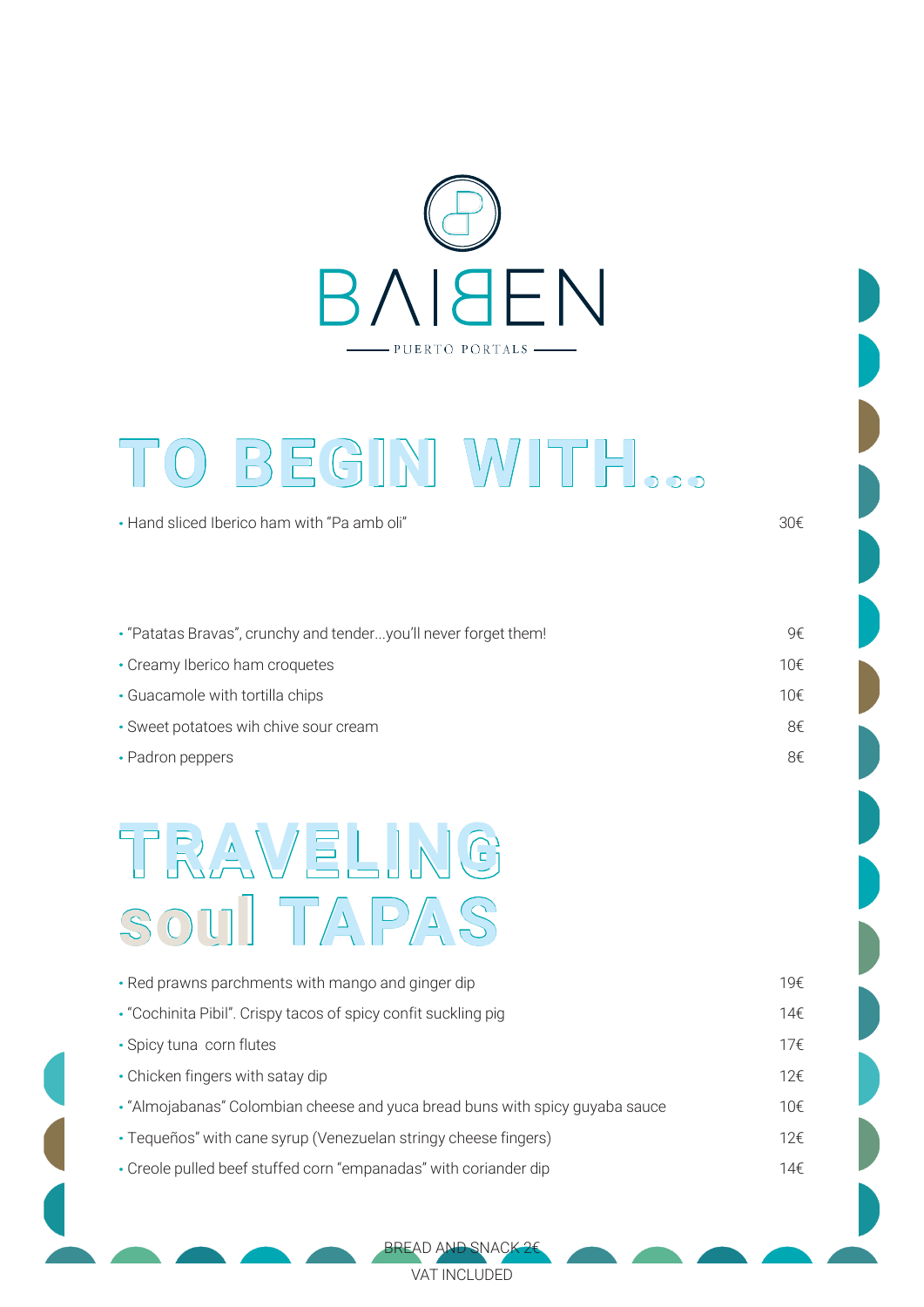# **STARTERS to SHARE or not ...**

| • Vietnamese summer roll of duck, fresh leaves and sweet pickles                          | 15€ |
|-------------------------------------------------------------------------------------------|-----|
| • Scallops "Tiradito" Nikkei style                                                        | 18€ |
| • Tom Kha Kai soup. Chicken, coconut milk and Thai flavours                               | 16€ |
| • Daily's catch "ceviche" with a yellow aji-pepper & mango dressing                       | 17f |
| • Crackling thin "coca" of sliced Wagyu beef, confit onion, truffle mayonnaise and rocket | 27€ |
| • Cesar Salad "Baiben" style free range chicken Nuggets                                   | 16€ |

### **Are you a MEAT lover...**

| • Peruvian style beef fillet "Anticucho" skewer with yellow aji-pepper dressing* | 28€          |
|----------------------------------------------------------------------------------|--------------|
| · "Baiben" Wagyu beef Burger with confit onions, smoked provola cheese, speck,   |              |
| and "Ramallet" tomato ketchup. Served with homemade fries                        | 24€          |
| • "Peri-Peri" of chargrilled farmhouse chicken thighs*                           | 21€          |
| • Moorish spiced Iberico steak *                                                 | 26€          |
| • Crackling skin confit suckling pig with oriental Sauerkraut                    | 22€          |
| • Arabic spiced shoulder of lamb with cous-cous and stewed vegetables            |              |
| (Recommended for 2 or more people)                                               | $62\epsilon$ |
| • Dry aged beef rib eye steak on the bone*                                       |              |
| (Includes two sides, recommended for 2 or more people)                           | 115€/kg      |
| • "Ají de gallina", Peruvian mildly spiced pulled chicken stew with white rice   | 19€          |
| • Slow roasted "Pibil" style beef hort rib with "tortillas" and avocado          | 28€          |

BREAD AND SNACK 2€ VAT INCLUDED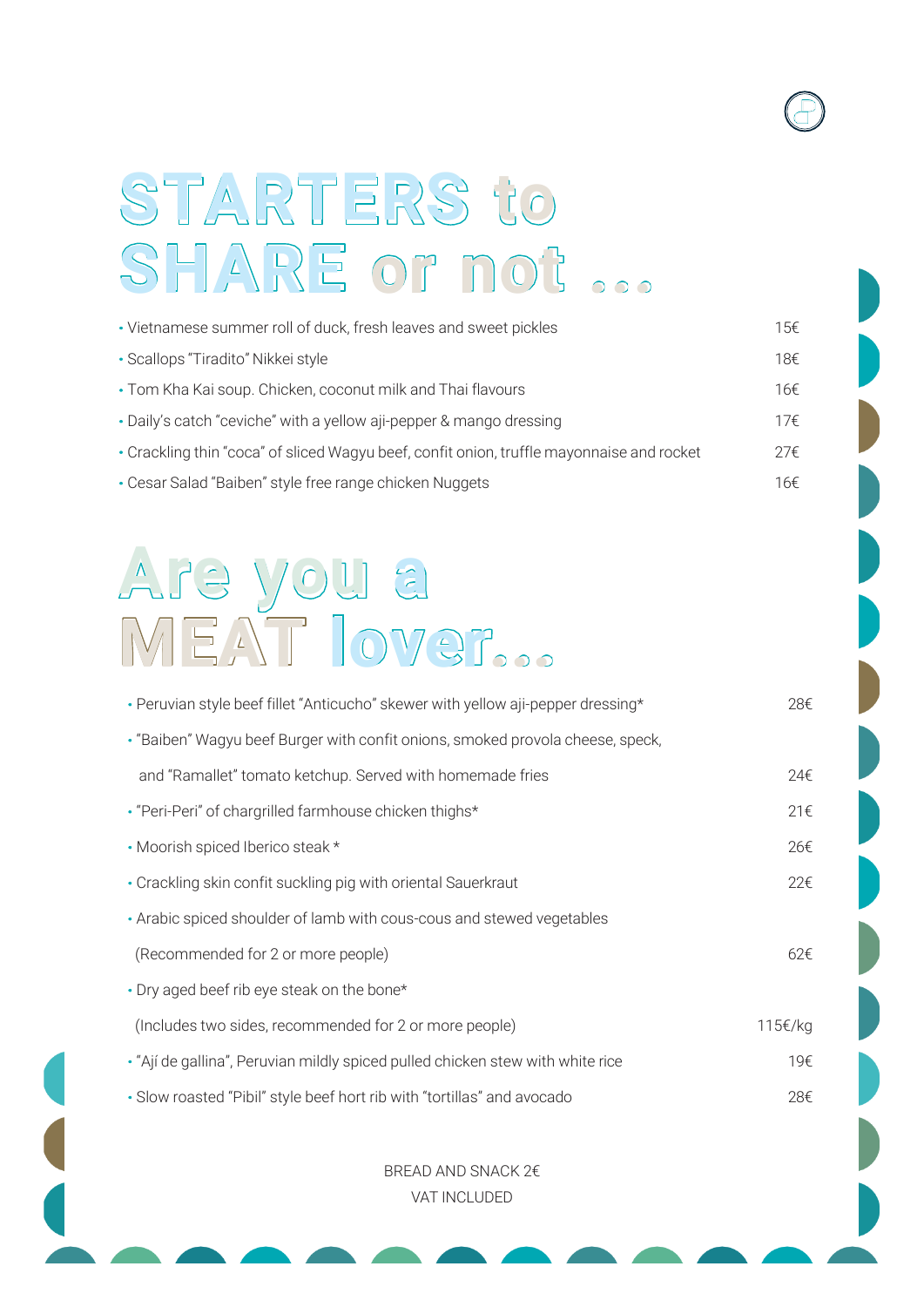### **or are you in a FISH mood?**

| • Whole sole on the bone with brown butter and capers*                                   | 42€    |
|------------------------------------------------------------------------------------------|--------|
| • Whole spear roasted sea bass with "Chermoulah" sauce,                                  |        |
| (Includes two sides - recommended for 2 or more people)                                  | 64€/kg |
| • Tiger prawn Pad Thai                                                                   | 21f    |
| • Lobster and avocado roll in a homemade brioche served with mayonnaise and French fries | 38€    |

\* These dishes include roasted baby potatoes and vegetables.

### **FEAS FOR 2 T**

#### **TO SHARE**

Red prawns parchments with mango and ginger dip Creole pulled beef stuffed corn "empanadas" with coriander dip Vietnamese summer roll of duck, fresh leaves and sweet pickles

#### **TO CHOOSE (CENTER OF THE TABLE)**

Whole spear roasted sea bass with "Chermoulah" sauce Arabic spiced shoulder of lamb with cous-cous and stewed vegetables

#### **TO CHOOSE**

Caramelized lemon tart with blackberry ice cream Chocolate and orange fondant with saffron and orange blossom ice cream

**54 € p.person**

Water and bread incl.

**Menu served only to the entire table**

VAT INCLUDED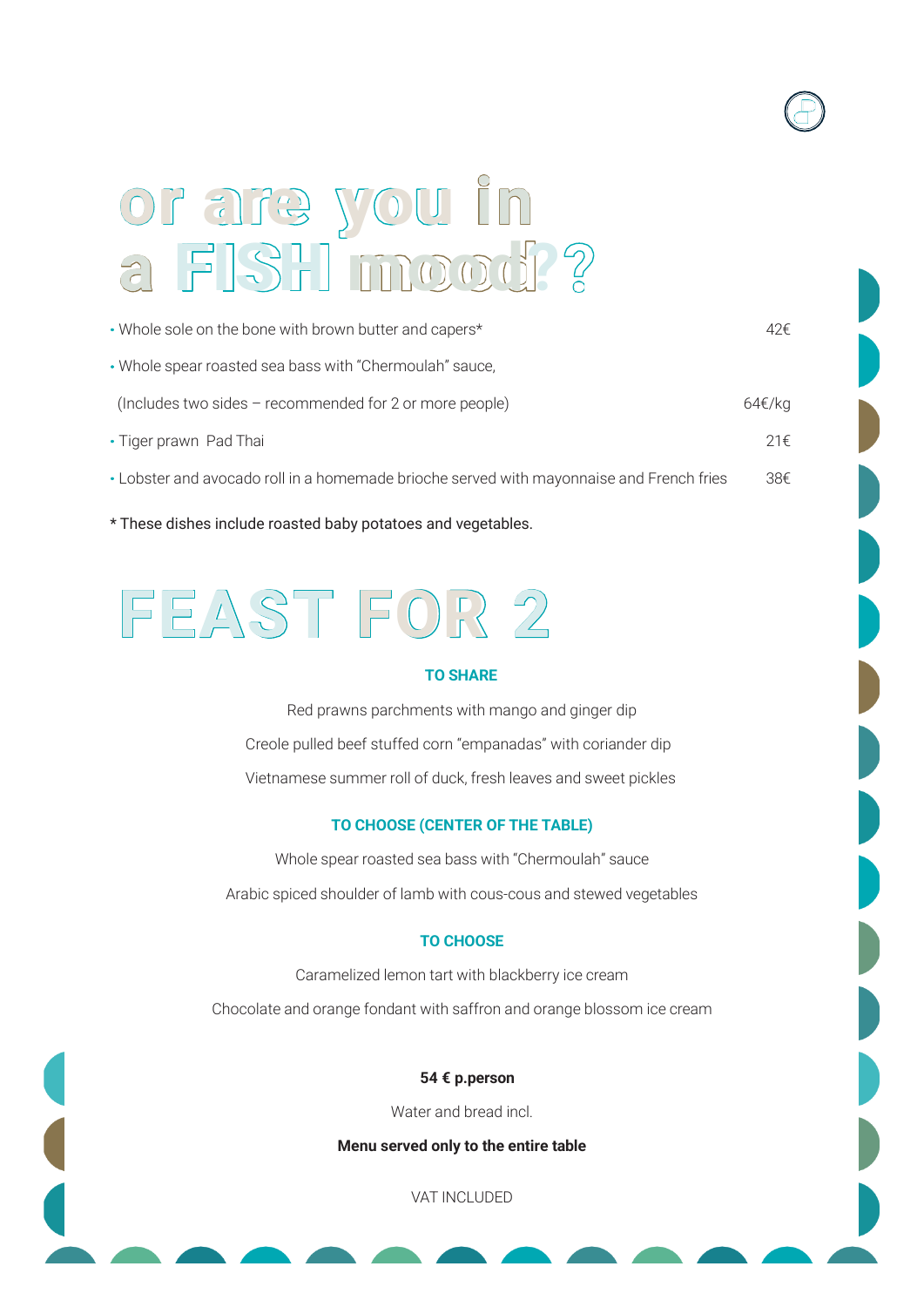### **LUNCH MENU**

### PAELLA MENU **TO SHARE**

"Patatas Bravas", crunchy and tender...you'll never forget them! Creole pulled beef stuffed corn "empanadas" with coriander dip Daily's catch ceviche with a yellow aji-pepper & mango dressing

#### **MAIN COURSE**

Paella of the day

#### **TO CHOOSE**

Caramelized lemon tart with blackberry ice cream Chocolate and orange fondant with saffron and orange blossom ice cream

#### **39 € p.person**

Water, bread and snack incl.

VAT INCLUDED